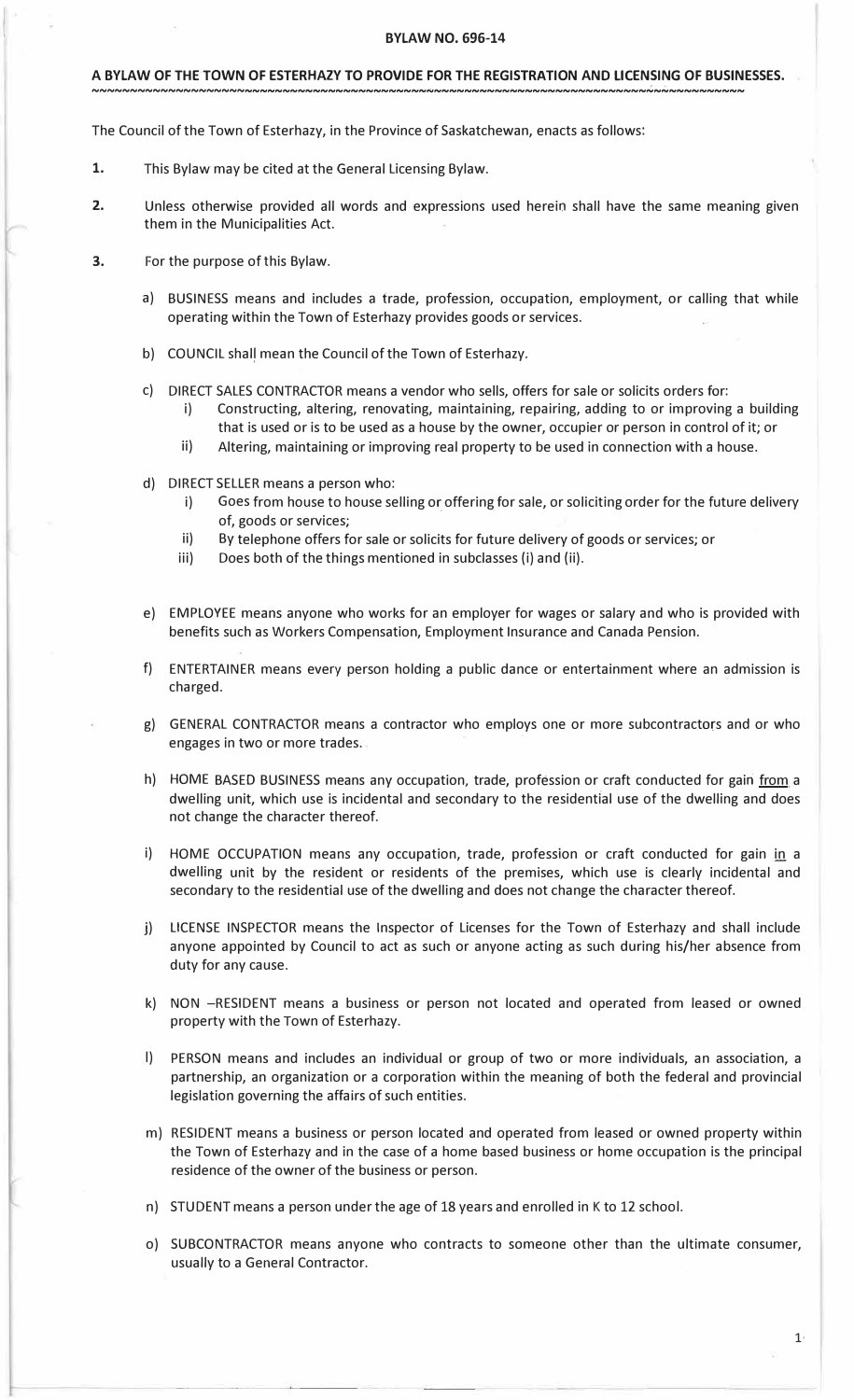- p) TAXIS means every person that has the control, discretion and maintenance of a taxicab, and the benefit of the collection of revenue derived from the operation of the taxicab, whether as registered owner, licensee or in possession under any conditional sale, chattel mortgage or hire-purchase agreement.
- q) TOWN means the Town of Esterhazy.
- r) LICENSE means registration and licensing of businesses.

## 4. COMPLIANCE WITH PROVISIONS OF BYLAW

Every person carrying on or engaged in any business in respect of which a license is required, shall, upon request of the License Inspector give the inspector all information necessary to enable him to carry out his duties.

## 5. GRANTING OF LICENSES

- a) Subject to the Municipalities Act and Council's reserved right to refuse to issue any license, a license will be issued upon compliance with the provisions of this Bylaw.
- b) Where the License Inspector or his representative refuses to issue any license, he shall forthwith submit the application for license, together with a report thereon, to the Council and advise the applicant of the date on which the Council will consider the application.
- c) A general receipt of the Town issued by the Treasurer and indicating the amount of the fee paid and the category of business the fee applies to shall constitute a license under this Bylaw.
- d) Non-Resident taxi licenses require a letter from the Chief Administrative Officer approving their operation in Town and a fee of \$300.00 per year.

## e) For Direct Sellers:

- i) the name and home address of the applicant
- ii) driver's license with photo identification or provincial health card;
- iii) copy of a valid provincial license authorizing them as a direct seller or direct sales contractor
- iv) the type and name of product or service being sold;
- v) company name, mailing address and contact person;
- vi) all other required information

## 1. DURATION OF LICENSE/REGISTRATION

Every License granted pursuant to this bylaw shall be for the current year at the time of granting thereof and shall expire on the  $31<sup>st</sup>$  of December next succeeding the date of granting of the license was issued, except:

a) Licenses specifically mentioned to be issued for a shorter period or sooner revoked or forfeited.

# 2. REDUCTION IN LICENSE FEES

After September 1<sup>st</sup> License fees shall be pro-rated at \$10.00 per month.

#### 3. REVOCATION OF LICENSE

Council may, by resolution, suspend or revoke any license granted under the provisions of this bylaw and where such license is revoked, the licensee shall be entitled to a refund of that part of the license fee prorated to the unexpired term for which it was granted.

# 4. ADMINISTRATION

The License Inspector shall be responsible for the administration of this bylaw and shall have the authority to appoint other persons to carry out the provisions of this bylaw. All license fees shall be paid at the Town Office.

# 5. LICENSE REQUIRED

- a) No person shall carry on any business, trade or occupation, for gain, without first having obtained a license to do so pursuant to this bylaw, except:
	- i) An employee shall not be liable for a license pursuant to this bylaw.
	- ii) A person providing goods wholesale to licensed businesses in the Town of Esterhazy shall

2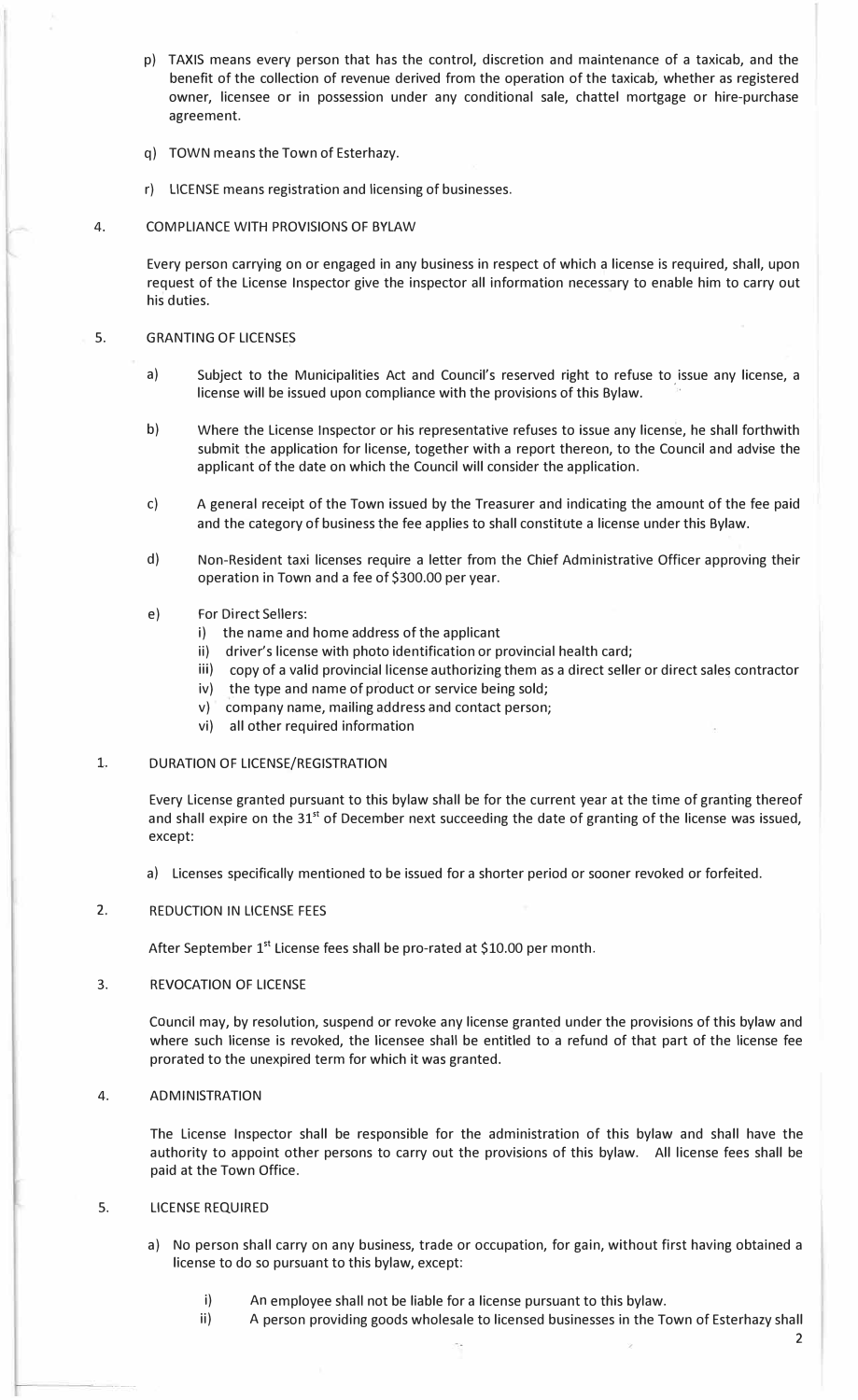not be liable for a license pursuant to this bylaw.

- iii) Charitable organizations and local non- profit groups shall be exempt from the provisions of this bylaw.
- iv) Students shall be exempt from the provisions of this bylaw.
- v) Entertainers when hired or working for a charitable or non-profit organization shall not be liable for a license.
- **11.** LICENSE FEE

Persons required to be licensed under the provisions of this bylaw shall pay the applicable fee as stated in Schedule "A" attached hereto.

- 12. PENALTIES
	- a) Any person who violates any provision of this bylaw shall be guilty of an offense and upon conviction that person shall be liable to a fine of \$250.00 for the first offence and \$500.00 for each subsequent offense.
	- b) A person who is guilty of a violation of any provision of the Bylaw, for which no other penalty is herein provided, is liable to the penalties as provided in the General Penalty Bylaw of the Town of Esterhazy.
- **13.** Bylaw No. 626-08 is hereby repealed.
- **14.** This Bylaw shall come into full force and take effect immediately upon the final passing thereof.

CERTIFIED A TRUE COPY OF A BYLAW PASSEL BY RESOLUTION OF THE COUNCIL OF THE TOWN OF ESTERHAZY AT A MEETING HELD THE  $26$  DAY OF  $\frac{7444499}{ }$ ,  $2014$  A.D. **TOWN ADMINISTRATOR** OF F **WORATCHI** SKATC

Mayor Phillips Adden:

-----·-···--·-----------------